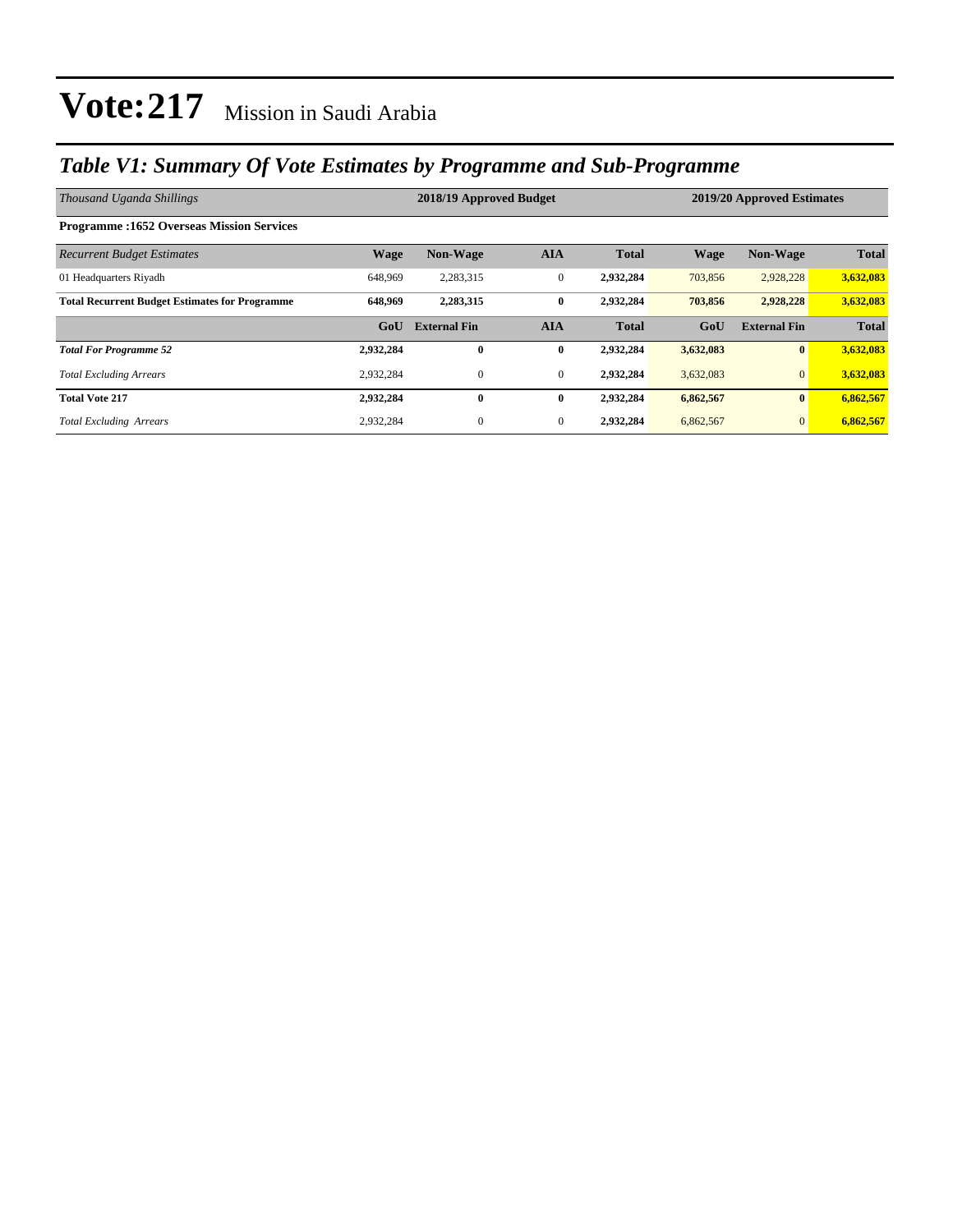### *Table V2: Summary Vote Estimates by Item*

| Thousand Uganda Shillings                                 | 2018/19 Approved Budget |                     |              |              |           | 2019/20Approved Estimates |              |  |
|-----------------------------------------------------------|-------------------------|---------------------|--------------|--------------|-----------|---------------------------|--------------|--|
|                                                           | GoU                     | <b>External Fin</b> | <b>AIA</b>   | <b>Total</b> | GoU       | <b>External Fin</b>       | <b>Total</b> |  |
| <b>Employees, Goods and Services (Outputs Provided)</b>   | 2,932,284               | $\bf{0}$            | $\bf{0}$     | 2,932,284    | 6,862,567 | $\bf{0}$                  | 6,862,567    |  |
| 211103 Allowances (Inc. Casuals, Temporary)               | 816,199                 | $\bf{0}$            | $\bf{0}$     | 816,199      | 2,263,747 | $\bf{0}$                  | 2,263,747    |  |
| 211105 Missions staff salaries                            | 648,969                 | $\bf{0}$            | $\bf{0}$     | 648,969      | 1,407,711 | $\bf{0}$                  | 1,407,711    |  |
| 212101 Social Security Contributions                      | 82,677                  | $\bf{0}$            | $\bf{0}$     | 82,677       | 150,000   | $\bf{0}$                  | 150,000      |  |
| 213001 Medical expenses (To employees)                    | 129,751                 | $\bf{0}$            | $\bf{0}$     | 129,751      | 324,108   | $\bf{0}$                  | 324,108      |  |
| 221001 Advertising and Public Relations                   | 3,500                   | $\bf{0}$            | $\bf{0}$     | 3,500        | 5,500     | $\bf{0}$                  | 5,500        |  |
| 221005 Hire of Venue (chairs, projector, etc)             | 3,500                   | $\bf{0}$            | $\bf{0}$     | 3,500        | 5,500     | $\bf{0}$                  | 5,500        |  |
| 221007 Books, Periodicals & Newspapers                    | 5,000                   | $\bf{0}$            | $\bf{0}$     | 5,000        | 10,000    | $\bf{0}$                  | 10,000       |  |
| 221009 Welfare and Entertainment                          | 21,182                  | $\bf{0}$            | $\bf{0}$     | 21,182       | 60,000    | $\bf{0}$                  | 60,000       |  |
| 221011 Printing, Stationery, Photocopying and Binding     | 22,296                  | $\bf{0}$            | $\bf{0}$     | 22,296       | 30,000    | $\bf{0}$                  | 30,000       |  |
| 221012 Small Office Equipment                             | 2,000                   | $\bf{0}$            | $\bf{0}$     | 2,000        | 6,000     | $\bf{0}$                  | 6,000        |  |
| 222001 Telecommunications                                 | 62,000                  | $\bf{0}$            | $\bf{0}$     | 62,000       | 130,000   | $\bf{0}$                  | 130,000      |  |
| 222002 Postage and Courier                                | 13,952                  | $\bf{0}$            | $\bf{0}$     | 13,952       | 30,000    | $\bf{0}$                  | 30,000       |  |
| 222003 Information and communications technology<br>(ICT) | 4,459                   | $\bf{0}$            | $\bf{0}$     | 4,459        | 8,000     | $\bf{0}$                  | 8,000        |  |
| 223001 Property Expenses                                  | 5,017                   | $\bf{0}$            | $\bf{0}$     | 5,017        | 10,000    | $\bf{0}$                  | 10,000       |  |
| 223003 Rent - (Produced Assets) to private entities       | 761,795                 | $\bf{0}$            | $\bf{0}$     | 761,795      | 1,847,000 | $\bf{0}$                  | 1,847,000    |  |
| 223005 Electricity                                        | 33,215                  | $\bf{0}$            | $\bf{0}$     | 33,215       | 80,000    | $\bf{0}$                  | 80,000       |  |
| 223006 Water                                              | 16,308                  | $\bf{0}$            | $\bf{0}$     | 16,308       | 30,000    | $\bf{0}$                  | 30,000       |  |
| 223007 Other Utilities- (fuel, gas, firewood, charcoal)   | 3,000                   | $\bf{0}$            | $\bf{0}$     | 3,000        | 4,000     | $\bf{0}$                  | 4,000        |  |
| 226001 Insurances                                         | 13,000                  | $\bf{0}$            | $\bf{0}$     | 13,000       | 32,000    | $\bf{0}$                  | 32,000       |  |
| 227001 Travel inland                                      | 105,000                 | $\bf{0}$            | $\bf{0}$     | 105,000      | 187,000   | $\mathbf{0}$              | 187,000      |  |
| 227002 Travel abroad                                      | 90,000                  | $\bf{0}$            | $\bf{0}$     | 90,000       | 90,000    | $\bf{0}$                  | 90,000       |  |
| 227003 Carriage, Haulage, Freight and transport hire      | 5,000                   | $\bf{0}$            | $\bf{0}$     | 5,000        | 55,000    | $\bf{0}$                  | 55,000       |  |
| 227004 Fuel, Lubricants and Oils                          | 19,000                  | $\bf{0}$            | $\bf{0}$     | 19,000       | 25,000    | $\bf{0}$                  | 25,000       |  |
| 228002 Maintenance - Vehicles                             | 35,641                  | $\bf{0}$            | $\bf{0}$     | 35,641       | 30,000    | $\bf{0}$                  | 30,000       |  |
| 228003 Maintenance – Machinery, Equipment &<br>Furniture  | 15,095                  | $\bf{0}$            | $\bf{0}$     | 15,095       | 14,000    | $\bf{0}$                  | 14,000       |  |
| 228004 Maintenance - Other                                | 14,729                  | $\bf{0}$            | $\bf{0}$     | 14,729       | 28,000    | $\bf{0}$                  | 28,000       |  |
| <b>Grand Total Vote 217</b>                               | 2,932,284               | $\bf{0}$            | $\bf{0}$     | 2,932,284    | 6,862,567 | $\bf{0}$                  | 6,862,567    |  |
| <b>Total Excluding Arrears</b>                            | 2,932,284               | $\mathbf{0}$        | $\mathbf{0}$ | 2,932,284    | 6,862,567 | $\overline{0}$            | 6,862,567    |  |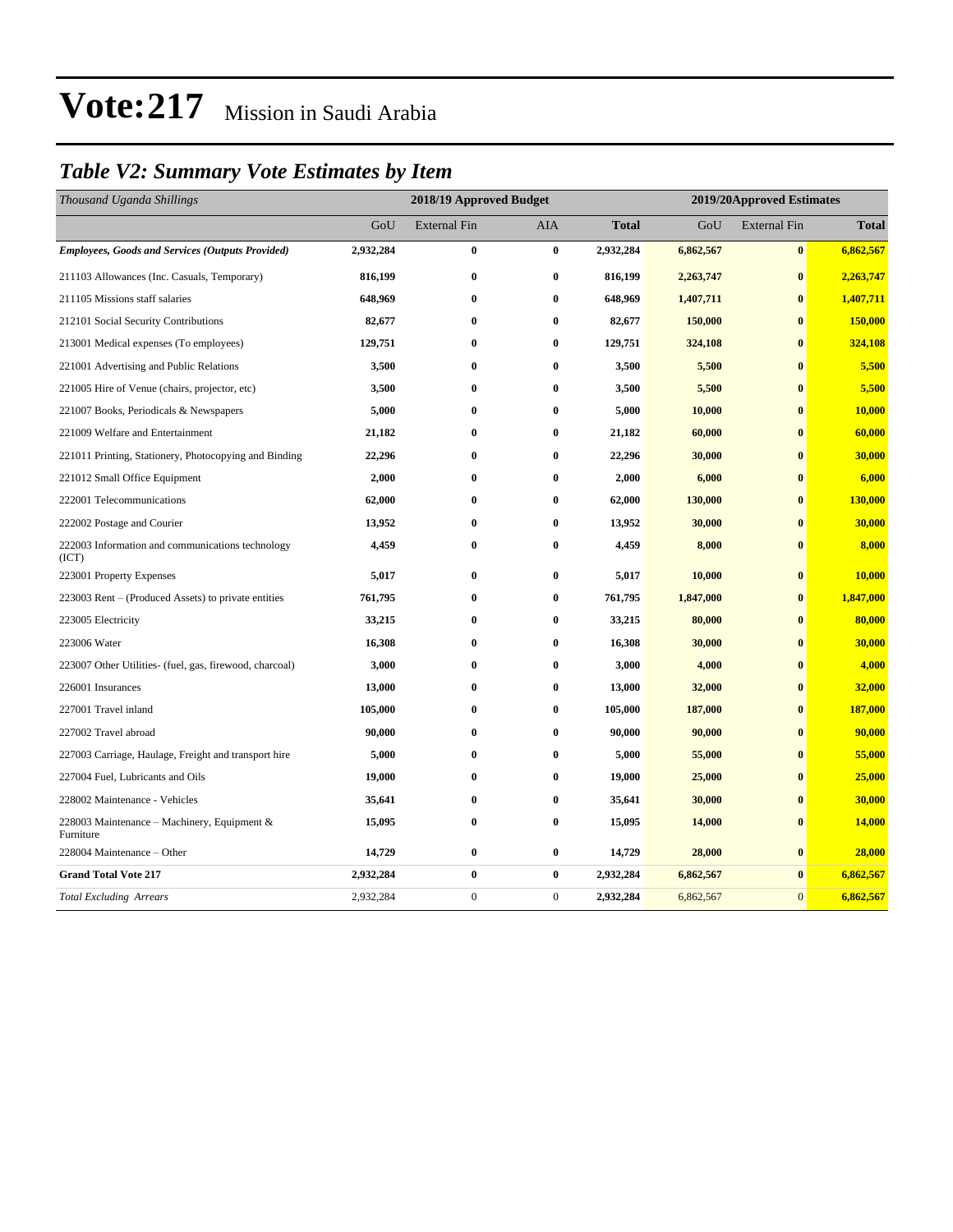### *Table V3: Detailed Estimates by Programme, Sub Programme, Output and Item*

### *Programme :1652 Overseas Mission Services*

*Recurrent Budget Estimates*

#### **SubProgramme 01 Headquarters Riyadh**

| Thousand Uganda Shillings                                            | 2018/19 Approved Budget<br>2019/20 Approved Estimates |                  |                  |              |                       |              |                |
|----------------------------------------------------------------------|-------------------------------------------------------|------------------|------------------|--------------|-----------------------|--------------|----------------|
| <b>Outputs Provided</b>                                              | Wage                                                  | Non Wage         | AIA              | <b>Total</b> | Wage                  | Non Wage     | <b>Total</b>   |
| <b>Output 165201 Cooperation frameworks</b>                          |                                                       |                  |                  |              |                       |              |                |
| 211103 Allowances (Inc. Casuals, Temporary)                          | $\boldsymbol{0}$                                      | 732,599          | $\boldsymbol{0}$ | 732,599      | $\mathbf{0}$          | 1,090,074    | 1,090,074      |
| 211105 Missions staff salaries                                       | 648,969                                               | $\boldsymbol{0}$ | $\boldsymbol{0}$ | 648,969      | 703,856               | $\mathbf{0}$ | 703,856        |
| 212101 Social Security Contributions                                 | $\boldsymbol{0}$                                      | 82,677           | $\boldsymbol{0}$ | 82,677       | $\mathbf{0}$          | 75,000       | 75,000         |
| 213001 Medical expenses (To employees)                               | $\boldsymbol{0}$                                      | 125,751          | $\boldsymbol{0}$ | 125,751      | $\mathbf{0}$          | 159,554      | 159,554        |
| 221001 Advertising and Public Relations                              | $\boldsymbol{0}$                                      | 2,000            | $\boldsymbol{0}$ | 2,000        | $\boldsymbol{0}$      | 2,000        | 2,000          |
| 221005 Hire of Venue (chairs, projector, etc)                        | $\boldsymbol{0}$                                      | 2,000            | $\boldsymbol{0}$ | 2,000        | $\mathbf{0}$          | 2,000        | 2,000          |
| 221007 Books, Periodicals & Newspapers                               | $\boldsymbol{0}$                                      | 5,000            | $\boldsymbol{0}$ | 5,000        | $\mathbf{0}$          | 5,000        | 5,000          |
| 221009 Welfare and Entertainment                                     | $\boldsymbol{0}$                                      | 21,182           | $\boldsymbol{0}$ | 21,182       | $\mathbf{0}$          | 30,000       | 30,000         |
| 221011 Printing, Stationery, Photocopying and Binding                | $\boldsymbol{0}$                                      | 22,296           | $\boldsymbol{0}$ | 22,296       | $\mathbf{0}$          | 15,000       | <b>15,000</b>  |
| 221012 Small Office Equipment                                        | $\boldsymbol{0}$                                      | 2,000            | $\boldsymbol{0}$ | 2,000        | $\boldsymbol{0}$      | 3,000        | 3,000          |
| 222001 Telecommunications                                            | $\boldsymbol{0}$                                      | 62,000           | $\boldsymbol{0}$ | 62,000       | $\boldsymbol{0}$      | 65,000       | 65,000         |
| 222002 Postage and Courier                                           | $\boldsymbol{0}$                                      | 13,952           | $\boldsymbol{0}$ | 13,952       | $\mathbf{0}$          | 15,000       | 15,000         |
| 222003 Information and communications technology (ICT)               | $\boldsymbol{0}$                                      | 4,459            | $\boldsymbol{0}$ | 4,459        | $\mathbf{0}$          | 4,000        | 4,000          |
| 223001 Property Expenses                                             | $\boldsymbol{0}$                                      | 5,017            | $\boldsymbol{0}$ | 5,017        | $\mathbf{0}$          | 5,000        | 5,000          |
| 223003 Rent – (Produced Assets) to private entities                  | $\boldsymbol{0}$                                      | 726,795          | $\boldsymbol{0}$ | 726,795      | $\boldsymbol{0}$      | 906,000      | 906,000        |
| 223005 Electricity                                                   | $\boldsymbol{0}$                                      | 33,215           | $\boldsymbol{0}$ | 33,215       | $\mathbf{0}$          | 40,000       | 40,000         |
| 223006 Water                                                         | $\boldsymbol{0}$                                      | 16,308           | $\boldsymbol{0}$ | 16,308       | $\mathbf{0}$          | 15,000       | 15,000         |
| 223007 Other Utilities- (fuel, gas, firewood, charcoal)              | $\boldsymbol{0}$                                      | 3,000            | $\boldsymbol{0}$ | 3,000        | $\mathbf{0}$          | 2,000        | 2,000          |
| 226001 Insurances                                                    | $\boldsymbol{0}$                                      | 13,000           | $\boldsymbol{0}$ | 13,000       | $\mathbf{0}$          | 16,000       | <b>16,000</b>  |
| 227001 Travel inland                                                 | $\boldsymbol{0}$                                      | 45,000           | $\boldsymbol{0}$ | 45,000       | $\boldsymbol{0}$      | 63,000       | 63,000         |
| 228004 Maintenance – Other                                           | $\boldsymbol{0}$                                      | 14,729           | $\boldsymbol{0}$ | 14,729       | $\mathbf{0}$          | 14,000       | 14,000         |
| <b>Total Cost of Output 01</b>                                       | 648,969                                               | 1,932,979        | 0                | 2,581,948    | 703,856               | 2,526,628    | 3,230,483      |
| Output 165202 Consulars services                                     |                                                       |                  |                  |              |                       |              |                |
| 211103 Allowances (Inc. Casuals, Temporary)                          | $\boldsymbol{0}$                                      | 53,600           | $\boldsymbol{0}$ | 53,600       | $\boldsymbol{0}$      | 53,600       | 53,600         |
| 221005 Hire of Venue (chairs, projector, etc)                        | $\boldsymbol{0}$                                      | 1,500            | $\boldsymbol{0}$ | 1,500        | $\mathbf{0}$          | 1,500        | 1,500          |
| 223003 Rent – (Produced Assets) to private entities                  | $\boldsymbol{0}$                                      | 35,000           | $\boldsymbol{0}$ | 35,000       | $\mathbf{0}$          | 35,000       | 35,000         |
| 227001 Travel inland                                                 | $\boldsymbol{0}$                                      | 60,000           | $\boldsymbol{0}$ | 60,000       | $\mathbf{0}$          | 61,000       | 61,000         |
| 227002 Travel abroad                                                 | $\boldsymbol{0}$                                      | 90,000           | $\boldsymbol{0}$ | 90,000       | $\boldsymbol{0}$      | 90,000       | 90,000         |
| 227003 Carriage, Haulage, Freight and transport hire                 | $\boldsymbol{0}$                                      | 5,000            | $\boldsymbol{0}$ | 5,000        | $\boldsymbol{0}$      | 55,000       | 55,000         |
| 227004 Fuel, Lubricants and Oils                                     | $\boldsymbol{0}$                                      | 19,000           | $\boldsymbol{0}$ | 19,000       | $\mathbf{0}$          | 25,000       | <b>25,000</b>  |
| 228002 Maintenance - Vehicles                                        | $\boldsymbol{0}$                                      | 35,641           | $\boldsymbol{0}$ | 35,641       | $\mathbf{0}$          | 30,000       | 30,000         |
| 228003 Maintenance - Machinery, Equipment & Furniture                | $\boldsymbol{0}$                                      | 15,095           | $\boldsymbol{0}$ | 15,095       | $\boldsymbol{0}$      | 14,000       | 14,000         |
| <b>Total Cost of Output 02</b>                                       | $\boldsymbol{\theta}$                                 | 314,836          | 0                | 314,836      | $\boldsymbol{\theta}$ | 365,100      | <b>365,100</b> |
| Output 165204 Promotion of trade, tourism, education, and investment |                                                       |                  |                  |              |                       |              |                |
| 211103 Allowances (Inc. Casuals, Temporary)                          | $\boldsymbol{0}$                                      | 30,000           | $\boldsymbol{0}$ | 30,000       | $\mathbf{0}$          | 30,000       | 30,000         |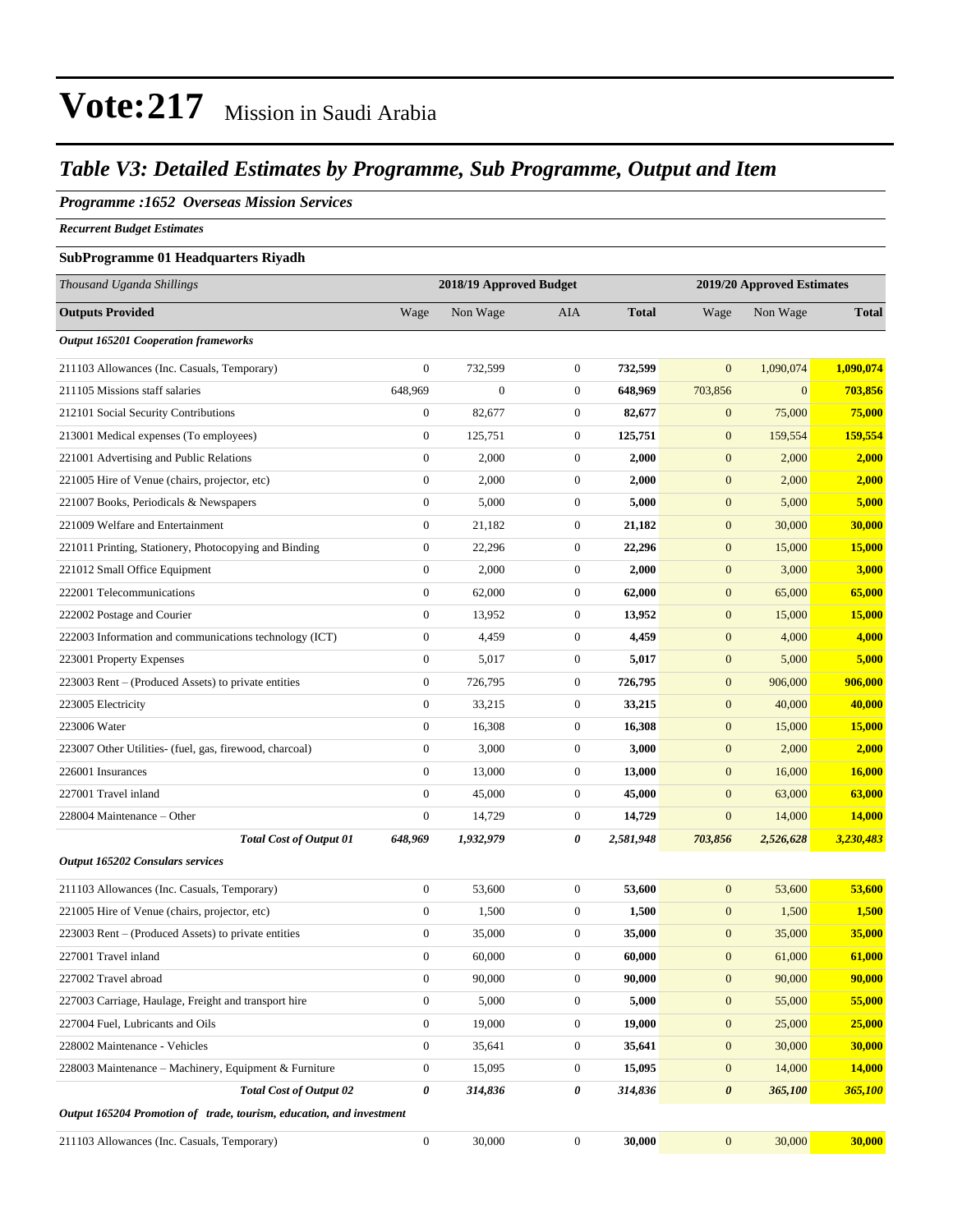| 213001 Medical expenses (To employees)  |                                       | $\theta$       | 4,000               | $\mathbf{0}$   | 4,000        | $\mathbf{0}$          | 5,000                | 5,000        |
|-----------------------------------------|---------------------------------------|----------------|---------------------|----------------|--------------|-----------------------|----------------------|--------------|
| 221001 Advertising and Public Relations |                                       | $\overline{0}$ | 1,500               | $\overline{0}$ | 1,500        | $\mathbf{0}$          | 1,500                | 1,500        |
|                                         | <b>Total Cost of Output 04</b>        | 0              | 35,500              | 0              | 35,500       | $\boldsymbol{\theta}$ | 36,500               | 36,500       |
|                                         | <b>Total Cost Of Outputs Provided</b> | 648,969        | 2,283,315           | $\bf{0}$       | 2,932,284    | 703,856               | 2,928,228            | 3,632,083    |
| <b>Total Cost for SubProgramme 01</b>   |                                       | 648,969        | 2,283,315           | $\bf{0}$       | 2,932,284    | 703,856               | 2,928,228            | 3,632,083    |
| <b>Total Excluding Arrears</b>          |                                       | 648,969        | 2,283,315           | $\overline{0}$ | 2,932,284    | 703,856               | 2,928,228            | 3,632,083    |
| N/A                                     |                                       |                |                     |                |              |                       |                      |              |
|                                         |                                       | GoU            | <b>External Fin</b> | <b>AIA</b>     | <b>Total</b> | GoU                   | <b>External Fin</b>  | <b>Total</b> |
| <b>Total Cost for Programme 52</b>      |                                       | 2,932,284      | $\bf{0}$            | $\bf{0}$       | 2,932,284    | 6,862,567             | $\bf{0}$             | 6,862,567    |
| <b>Total Excluding Arrears</b>          |                                       | 2,932,284      | $\mathbf{0}$        | $\overline{0}$ | 2,932,284    | 6,862,567             | $\overline{0}$       | 6,862,567    |
|                                         |                                       | GoU            | <b>External Fin</b> | <b>AIA</b>     | <b>Total</b> | GoU                   | <b>External Fin.</b> | <b>Total</b> |
| <b>Grand Total for Vote 217</b>         |                                       | 2,932,284      | $\bf{0}$            | $\bf{0}$       | 2,932,284    | 6,862,567             | $\bf{0}$             | 6,862,567    |
| <b>Total Excluding Arrears</b>          |                                       | 2,932,284      | $\boldsymbol{0}$    | $\overline{0}$ | 2,932,284    | 6,862,567             | $\mathbf{0}$         | 6,862,567    |
|                                         |                                       |                |                     |                |              |                       |                      |              |